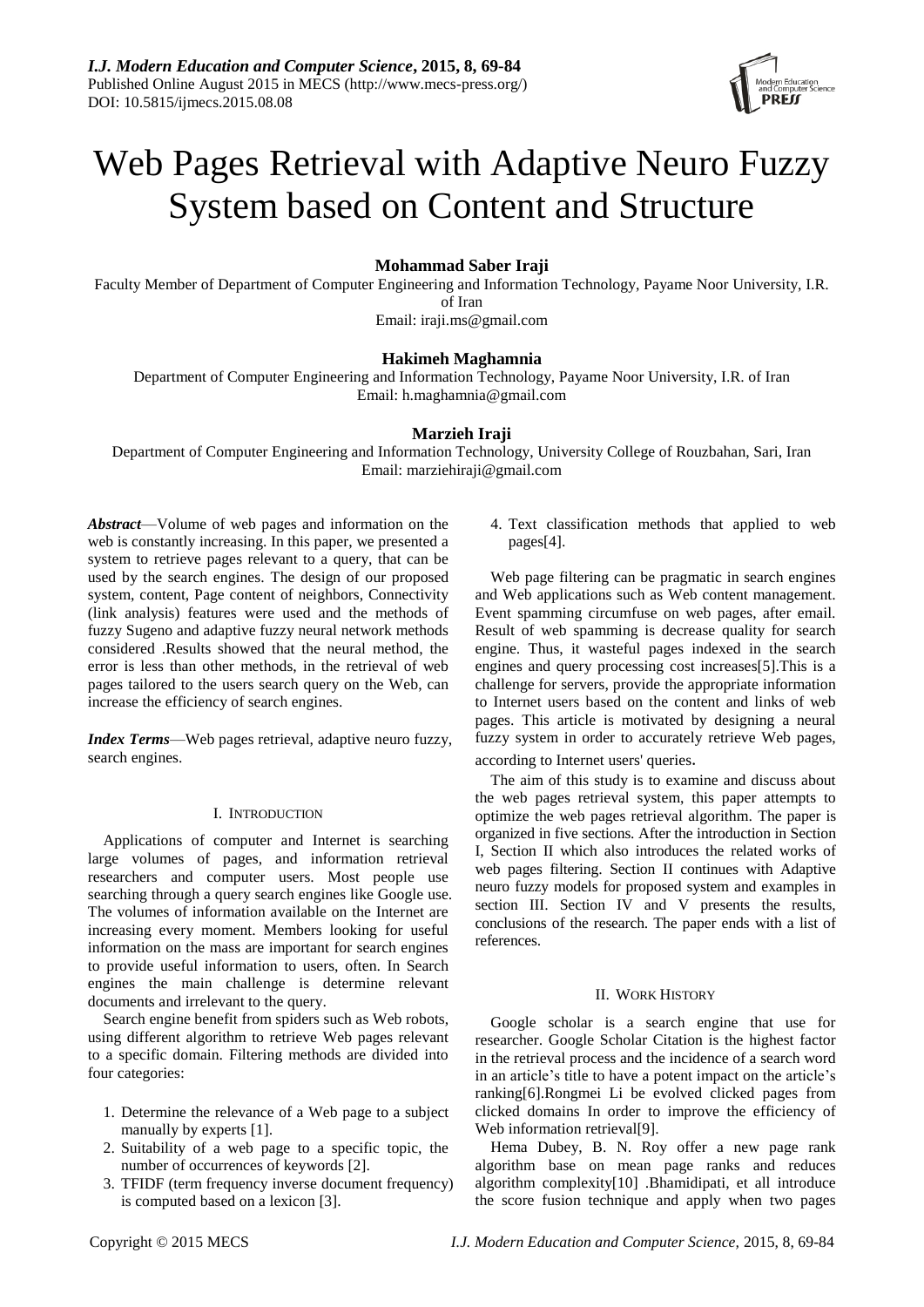have same ranking[11] .Sharma, et all were compared Different methods for ranking web pages with different algorithms[12].

Minnie, et all have implemented Links Algorithm and other algorithms[13]. the result is retrieved If an exact match occurs, otherwise not. Qiu, Hemmje, et all offer page filtering system based on page links, information's page links for improve search query algorithms[14].

In [15] report a machine-learning-based method that mix Web content and structure analysis. They display each Web page by a set of content-based and link-based features. They were used type of neural networks Namely support vector machine and compare their proposed method with two existing web page filtering methods a keyword-based method and a lexicon-based method and results perform better.

Scarselli, et all have introduced a machine learning type for web spam discovery based on Graph Neural Networks PM-GraphSOMs. they use Link-based(Degreerelated measures, PageRank, TrustRank, Truncated PageRank, Estimation of supporters) and Content-based features(Fraction of anchor text, Fraction of visible text, Compression rate, Corpus precision and corpus recall, Query precision and query recall, Independent trigram likelihood, Entropy of trigrams) in your proposed system[5]. They were appraise their system into a training data (8339 pages) and a test data (1851 pages) from WEBSPAM-UK2006 dataset. The results show that the optimization of their method.

Khokale, et all offered a Web information retrieval with Fuzzy logic. In the proposed system, page Rank Score, Normalized Hub Score, Normalized Authority Score as inputs, and outputs related Document and Nonrelated Document, had been considered. In these system, would improve imprecise query users using fuzzy inference systems and increase the efficiency of search engines[16].

### III. METHOD AND MODEL

Soft computing are included, different types of neural networks, fuzzy systems, genetic algorithms, etc that in information retrieval applications. Fuzzy theory was developed by Zadeh[17], a new intelligent method stated To solve different problems than the old calculations. Chau, & Chen have been identified 14 features be used as the input values for svm neural network[8].

We have considered page content, Page content of neighbors, Connectivity (link analysis) features to filter out Web pages as input to the web page filter proposed system. Then these features were fuzzy, In order to determine the exact number of categories correct, relevant pages with queries.

### *A. Fuzzy Page content*

Page content feature is dependent on the title, TFIDF

factors of web page. Title(p) is determined by count of words in the title of page p discover in the domain lexicon and TFIDF(p) Meaning summarize of TFIDF of the words in page p discover in the domain lexicon[3].mamdani Fuzzy systems to calculate the exact value for page content is shown(Fig. 1).

Input variables Title $(p)$ , TFIDF $(p)$  are given in the range 0 to 1 after the change of scale. we consider Three linguistic variables are low, average, high, with triangular membership functions for the variables (Fig. 2). Fuzzy rules is presented in Fig. 3, to determine the exact amount of fuzzy page content value by experts working.

# *B. Fuzzy Page Content of Neighbors*

Due to the hierarchical tree structure in architecture of web pages, neighbors Web pages for a Web page have a very important role in retrieving a web page. Page content of neighbors feature is dependent on the  $InTitle(p), InTFIDF(p), OutTitle(p), OutTFIDF(p),$ SiblingTitle(p), SiblingTFIDF(p) factors of web page p[19] .

- InTitle(p) Is determined by medium count of words i.
- N title of page z discover in the domain lexicon .
- InTFIDF(p) Is determined by medium summarize of TFIDF of the words in Page r discover in the domain lexicon) for all incoming Pages r of p.
- OutTFIDF(p) Is determined by medium summarize of TFIDF of the words in Page j discover in the domain lexicon) for all outcoming Pages j of p.
- OutTitle(p) Is determined by medium count of words in title of page t discover in the domain lexicon for all outgoing pages t of p
- SiblingTitle(p) Is determined by medium count of words in title of page w discover in the domain lexicon for all sibling pages w of p.
- Sibling  $TFIDF(p)$  ) Is determined by medium summarize of TFIDF of the words in Page u discover in the domain lexicon) for all sibling Pages u of p.

The mamdani Fuzzy systems to compute the exact score for Fuzzy Page content of neighbors is shown(Fig. 4).Input variables are given in the range 0 to 1 after the change of scale. we consider Three linguistic variables are low, average, high, with triangular membership functions for the six input variables (Fig. 5). Fuzzy rules is introduced in Fig. 6, in order to the exact amount of fuzzy Page content of neighbors score by experts working. As an example rule : if  $InTitle(p)$  is average,  $InTFIDF(p)$ is low, OutTitle(p) is average, OutTFIDF(p) is low,  $SiblingTitle(p)$  is low,  $SiblingTFIDF(p)$  is low then Fuzzy Page content of neighbours is low.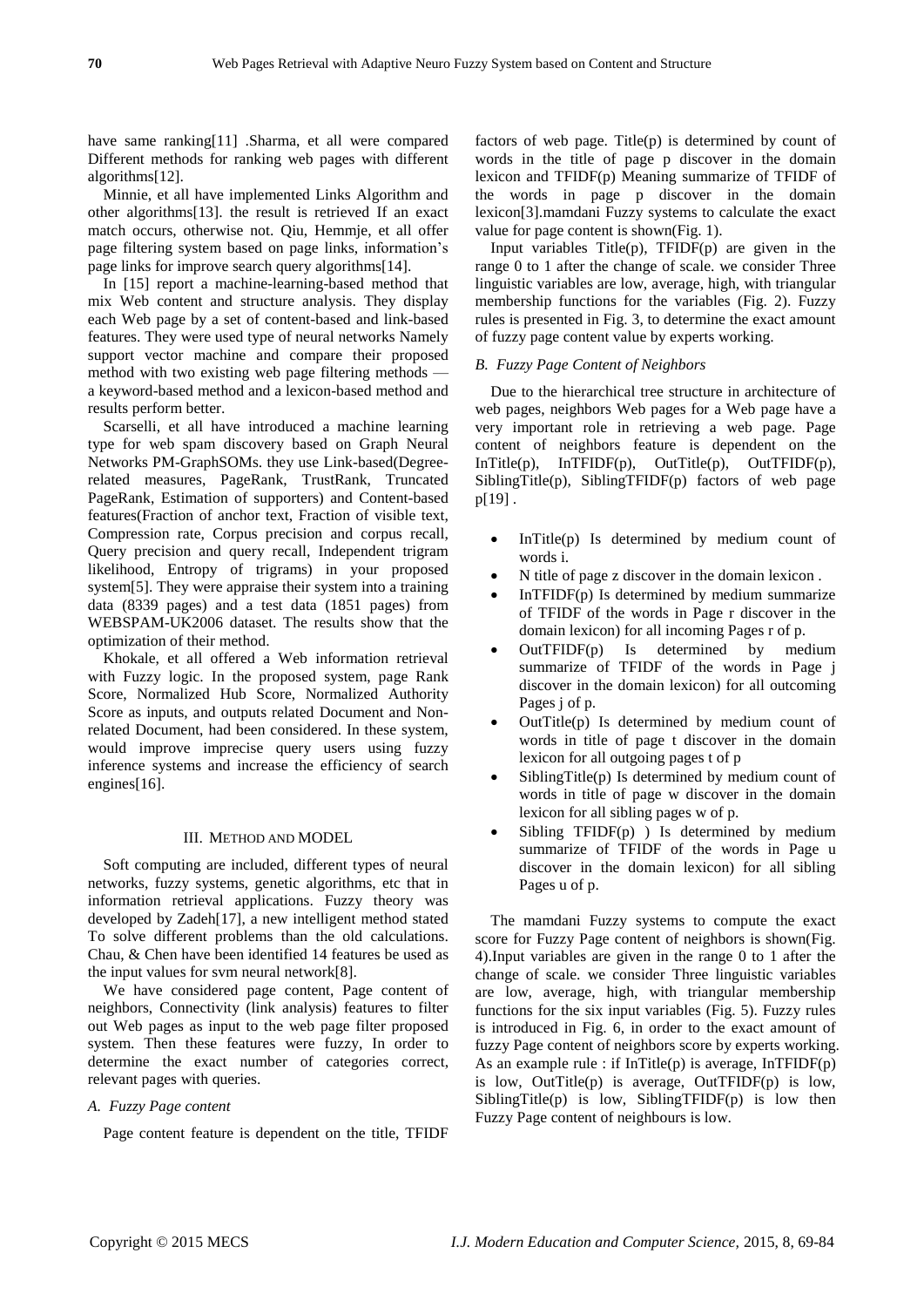

Fig.2. Fuzzy Input Variable for Page Content

1. If (Title(p) is low) and (TFIDF(p) is low) then (fuzzy Page content is low) (1)  $2.$  If (Title(p) is low) and (TFIDF(p) is average) then (fuzzy Page content is average) (1) 3. If (Title(p) is low) and (TFIDF(p) is high) then (fuzzy\_Page\_content is high) (1) 4. If (Title(p) is average) and (TFIDF(p) is low) then (fuzzy\_Page\_content is low) (1) 5. If (Title(p) is average) and (TFIDF(p) is average) then (fuzzy\_Page\_content is average) (1)  $|6.$  If (Title(p) is average) and (TFIDF(p) is high) then (fuzzy Page content is high) (1) 7. If (Title(p) is high) and (TFIDF(p) is low) then (fuzzy\_Page\_content is average) (1)  $\vert$ 8. If (Title(p) is high) and (TFIDF(p) is average) then (fuzzy Page content is high) (1) 9. If (Title(p) is high) and (TFIDF(p) is high) then (fuzzy\_Page\_content is high) (1)

Fig.3. Fuzzy Rules for Fuzzy Page Content Value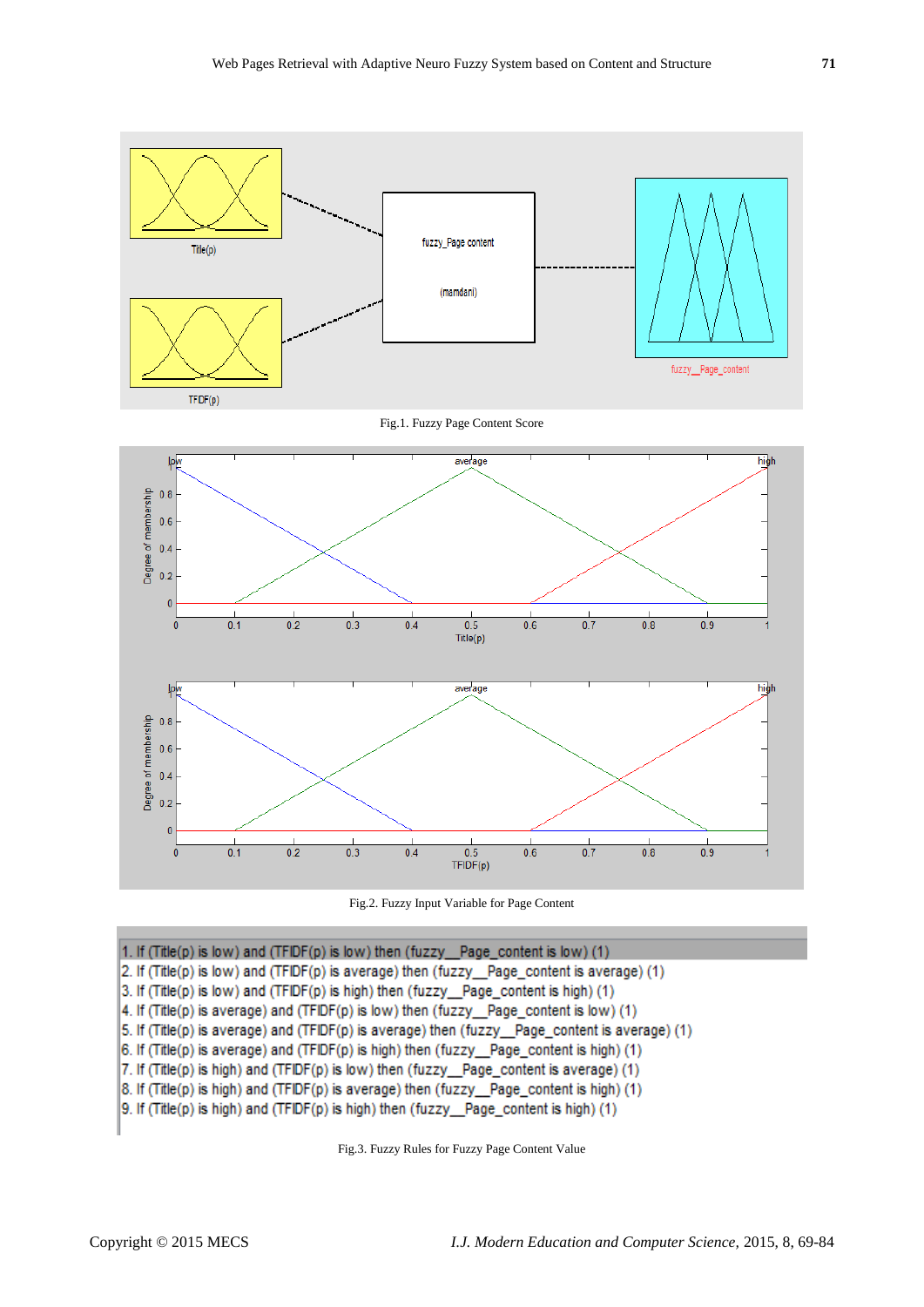![](_page_3_Figure_1.jpeg)

Fig.4. Fuzzy Page Content of Neighbor's Value

![](_page_3_Figure_3.jpeg)

![](_page_3_Figure_4.jpeg)

1. If (InTitle(p) is low) and (InTFDF(p) is low) and (OutTitle(p) is low) and (OutTFDF(p) is low) and (SiblingTitle(p) is low) and (SiblingTitle(p) is low) then (fuzzy Page content of neighbors is low) (1) 2. If (InTitle(p) is average) and (InTFIDF(p) is average) and (OutTitle(p) is low) and (OutTFIDF(p) is low) and (SiblingTitle(p) is low) and (SiblingTFIDF(p) is low) then (fuzzy\_Page\_content\_of\_neighbors is low) (1) 4. If (InTitle(p) is average) and (InTFIDF(p) is average) and (OutTitle(p) is average) and (OutTFIDF(p) is average) and (SiblingTitle(p) is low) and (SiblingTFIDF(p) is low) and (SiblingTFIDF(p) is low) then (fuzzy\_Page\_co 5. If (InTitle(p) is average) and (InTFIDF(p) is average) and (OutTitle(p) is average) and (OutTFIDF(p) is average) and (SiblingTitle(p) is average) and (SiblingTitle(p) is average) and (SiblingTitle(p) is average) and (Si 6. If (InTitle(p) is average) and (InTFIDF(p) is average) and (OutTitle(p) is average) and (OutTFIDF(p) is average) and (SiblingTitle(p) is average) and (SiblingTFIDF(p) is average) and (SiblingTFIDF(p) is average) and (Si 7. If (InTitle(p) is high) and (InTFIDF(p) is high) and (OutTitle(p) is high) and (OutTFIDF(p) is average) and (SiblingTitle(p) is average) and (SiblingTFIDF(p) is average) and (SiblingTFIDF(p) is average) and (SiblingTFID 8. If (InTitle(p) is high) and (InTFIDF(p) is high) and (OutTitle(p) is high) and (OutTFIDF(p) is high) and (SiblingTitle(p) is average) and (SiblingTFIDF(p) is average) then (fuzzy\_Page\_content\_of\_neighbors is high) (1) 9. If (InTitle(p) is high) and (InTFIDF(p) is high) and (OutTitle(p) is high) and (OutTFIDF(p) is high) and (SiblingTitle(p) is high) and (SiblingTFIDF(p) is average) then (fuzzy\_Page\_content\_of\_neighbors is high) (1) 10. If (InTitle(p) is average) and (InTFIDF(p) is low) and (OutTitle(p) is average) and (OutTFIDF(p) is low) and (SiblingTitle(p) is low) and (SiblingTiFIDF(p) is low) then (fuzzy\_Page\_content\_of\_neighbors is low) (1) 11. If (InTitle(p) is average) and (InTFIDF(p) is low) and (OutTitle(p) is low) and (OutTFIDF(p) is average) and (SiblingTitle(p) is low) and (SiblingTFIDF(p) is low) then (fuzzy Page content of neighbors is low) (1) 12. If (InTitle(p) is average) and (InTFDF(p) is low) and (OutTitle(p) is low) and (OutTFDF(p) is low) and (SiblingTitle(p) is average) and (SiblingTFDF(p) is low) then (fuzzy\_Page\_content\_of\_neighbors is low) (1) 13. If (InTitle(p) is average) and (InTFDF(p) is low) and (OutTitle(p) is low) and (OutTFIDF(p) is low) and (SiblingTitle(p) is low) and (SiblingTFIDF(p) is average) then (fuzzy\_Page\_content\_of\_neighbors is low) (1) 14. If (InTitle(p) is average) and (InTFIDF(p) is low) and (OutTitle(p) is low) and (OutTFIDF(p) is average) and (SiblingTitle(p) is high) and (SiblingTFIDF(p) is average) then (fuzzy\_Page\_content\_of\_neighbors is average) 15. If (InTitle(p) is average) and (InTFIDF(p) is low) and (OutTitle(p) is high) and (OutTFIDF(p) is high) and (SiblingTitle(p) is average) and (SiblingTFIDF(p) is average) then (fuzzy\_Page\_content\_of\_neighbors is average) 16. If (InTitle(p) is average) and (InTFIDF(p) is high) and (OutTitle(p) is high) and (OutTFIDF(p) is high) and (SiblingTitle(p) is average) and (SiblingTFIDF(p) is average) and (SiblingTFIDF(p) is average) then (fuzzy\_Pag

Fig.6. Fuzzy Rules for Fuzzy Page Content of Neighbors Value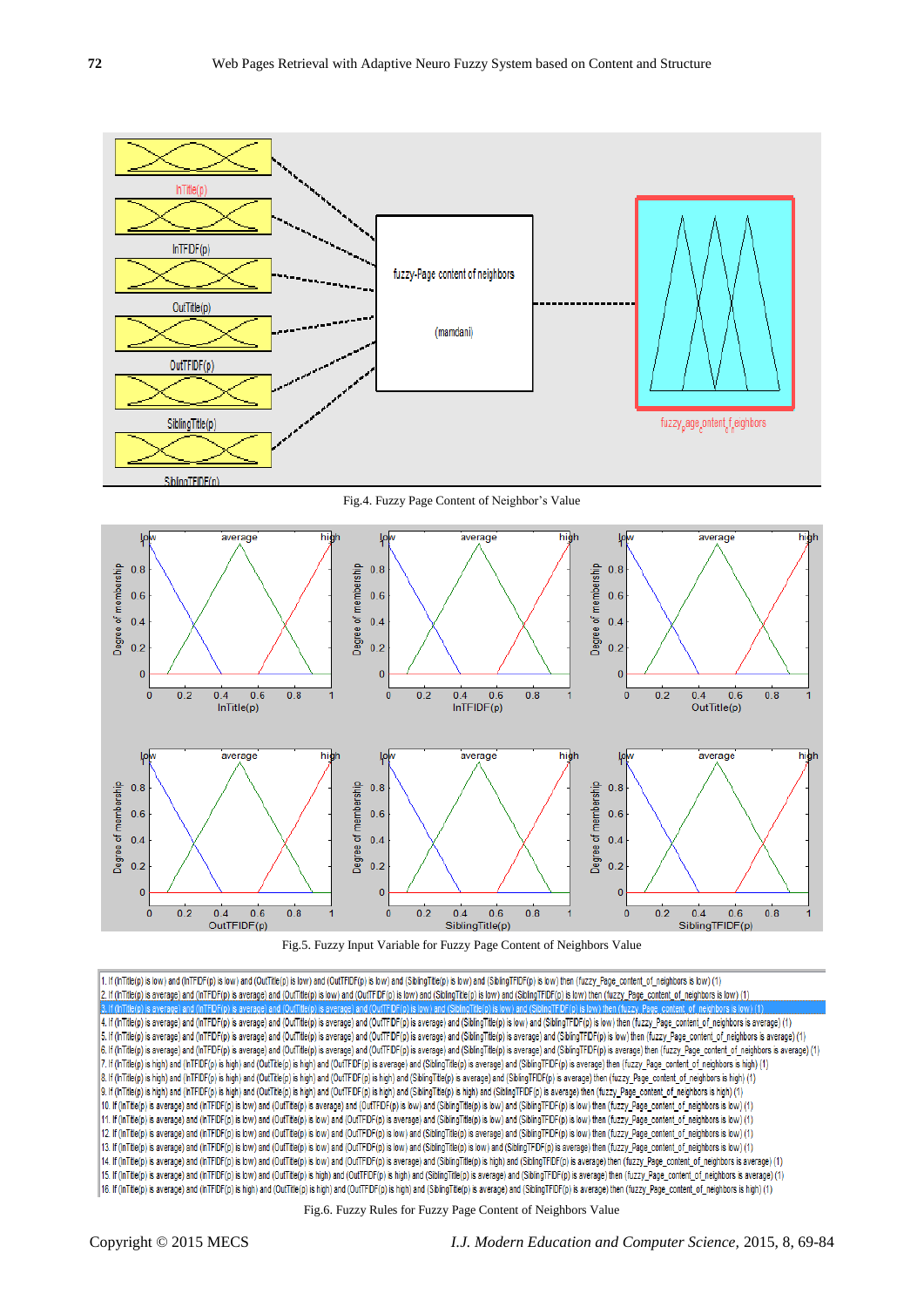#### *C. Fuzzy Connectivity (link analysis)*

Connectivity feature make a huge impact on category pages are appropriate for a search query. The connectivity feature influenced from Hub(p), Authority(p), PageRank(p), Inlinks(p), Outlinks(p), Anchor(p) factors. How to calculate these factors is given below[18].

- Hub(p) Is determined by Hub score for page p computed by the HITS algorithm
- Authority(p) Is determined by Authority score for page p computed by the HITS algorithm
- PageRank(p) Is determined by PageRank score for page p
- Inlinks(p) Is determined by count of incoming links pointing to p
- Outlinks $(p)$  Is determined by count of outgoing links from p

 Anchor(p) Is determined by count of works in the anchor texts explaining page p discover in the domain lexicon

The mamdani Fuzzy systems to estimate the exact score for Fuzzy Connectivity is shown(Fig. 7).After calculating the above-mentioned factors Input variables are given in the range 0 to 1 after the change of scale. Again we consider Three linguistic variables are low, average, high, with triangular membership functions for the six input variables (Fig. 8). Fuzzy rules is introduced in Fig. 9, in order to the exact amount of fuzzy connectivity score by experts working. As an example rule if  $Hub(p)$  is low, Authority(p) is low, PageRank(p) is low, Inlinks(p) is low, Outlinks(p) is low, Anchor(p) is low then Fuzzy connectivity is low.

![](_page_4_Figure_10.jpeg)

Fig.8. Fuzzy Input Variable for Fuzzy Connectivity Value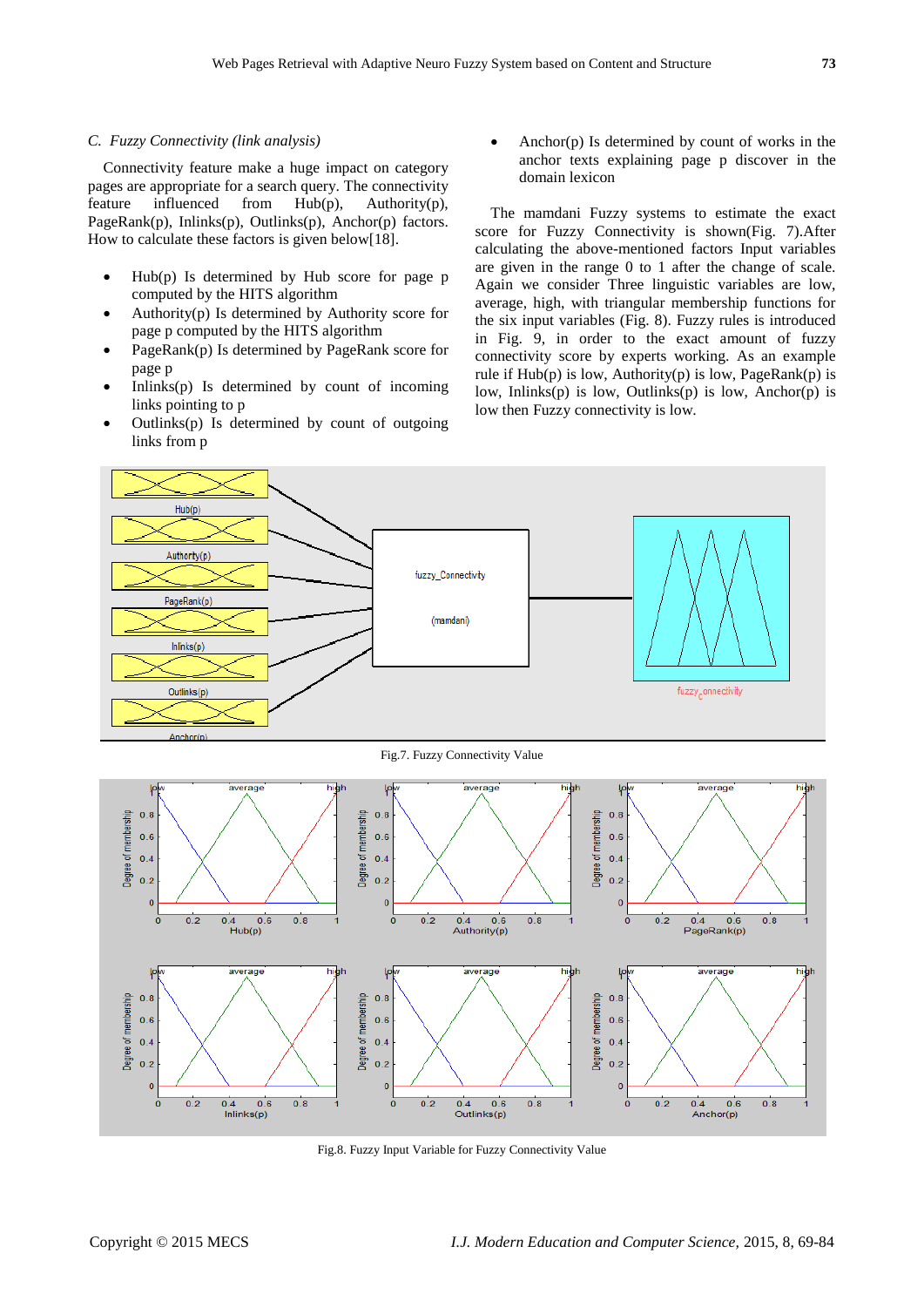![](_page_5_Figure_1.jpeg)

#### *D. Proposed system with fuzzy sugeno*

After the calculation Fuzzy content page, fuzzy Page content of neighbours, fuzzy Connectivity (link analysis) of the fuzzy method, we applied them Sugeno fuzzy systems(Fig. 10).We considered Three linguistic variables are low, average, high, with triangular membership functions For each input three variables (Fig.

11). Fuzzy rules is introduced in Fig. 12, in order to the exact value of fuzzy web pages filter based on sugeno by experts working. As an example rule if Fuzzy content page is average and fuzzy Page content of neighbours is average and fuzzy Connectivity (link analysis) is average then fuzzy relevant web pages is yes.

![](_page_5_Figure_5.jpeg)

Fig.11. Fuzzy Input Variable for Fuzzy Sugeno Filter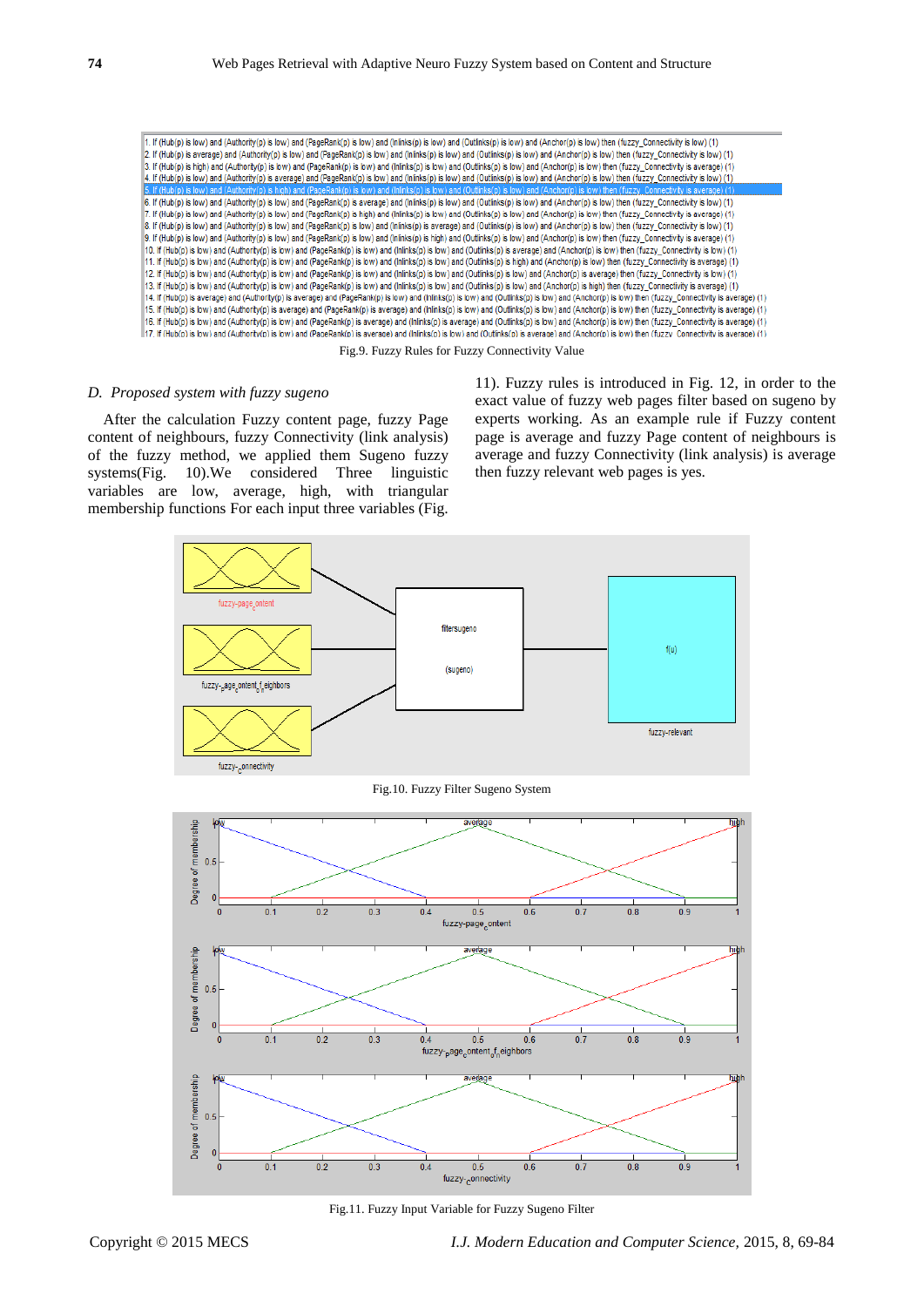1. If (fuzzy-page content is low) and (fuzzy- Page content of neighbors is low) and (fuzzy- Connectivity is low) then (fuzzy-relevant is no) (1) 2. If (fuzzy-page\_content is low) and (fuzzy-\_Page\_content\_of\_neighbors is low) and (fuzzy-\_Connectivity is average) then (fuzzy-relevant is no) (1) 3. If (fuzzy-page\_content is low) and (fuzzy-\_Page\_content\_of\_neighbors is low) and (fuzzy-\_Connectivity is high) then (fuzzy-relevant is yes) (1) 4. If (fuzzy-page content is low) and (fuzzy- Page content of neighbors is average) and (fuzzy- Connectivity is low) then (fuzzy-relevant is no) (1) 5. If (fuzzy-page content is low) and (fuzzy- Page content of neighbors is average) and (fuzzy- Connectivity is average) then (fuzzy-relevant is yes) (1) 6. If (fuzzy-page\_content is low) and (fuzzy-\_Page\_content\_of\_neighbors is average) and (fuzzy-\_Connectivity is high) then (fuzzy-relevant is yes) (1) 7. If (fuzzy-page content is low) and (fuzzy- Page content of neighbors is high) and (fuzzy- Connectivity is low) then (fuzzy-relevant is yes) (1) 8. If (fuzzy-page\_content is low) and (fuzzy-\_Page\_content\_of\_neighbors is high) and (fuzzy-\_Connectivity is average) then (fuzzy-relevant is yes) (1) 9. If (fuzzy-page\_content is low) and (fuzzy-\_Page\_content\_of\_neighbors is high) and (fuzzy-\_Connectivity is high) then (fuzzy-relevant is yes) (1) 10. If (fuzzy-page\_content is average) and (fuzzy- Page\_content\_of\_neighbors is average) and (fuzzy- Connectivity is high) then (fuzzy-relevant is yes) (1) 11. If (fuzzy-page content is average) and (fuzzy- Page content of neighbors is average) and (fuzzy- Connectivity is average) then (fuzzy-relevant is yes) (1 12. If (fuzzy-page content is average) and (fuzzy- Page content of neighbors is high) and (fuzzy- Connectivity is average) then (fuzzy-relevant is yes) (1) 13. If (fuzzy-page\_content is high) and (fuzzy-\_Page\_content\_of\_neighbors is high) and (fuzzy-\_Connectivity is average) then (fuzzy-relevant is yes) (1) 14. If (fuzzy-page\_content is high) and (fuzzy-\_Page\_content\_of\_neighbors is high) and (fuzzy-\_Connectivity is high) then (fuzzy-relevant is yes) (1) 15. If (fuzzy-page content is average) and (fuzzy-Page content of neighbors is low) and (fuzzy-Connectivity is low) then (fuzzy-relevant is no) (1) 16. If (fuzzy-page content is average) and (fuzzy- Page content of neighbors is average) and (fuzzy- Connectivity is low) then (fuzzy-relevant is yes) (1)

Fig.12. Fuzzy Rules for Fuzzy Filter Sugeno System

# *E. Proposed system with anfis*

ANFIS (Adaptive Neuro Fuzzy Inference System) is based sugeno (Jang, Sun & Mizutani, 1997; Jang & Sun,1995). A generic rule in a Sugeno fuzzy pattern has the form If Input  $1 = x$  and Input  $2 = y$ , then Output is  $z =$  $ax + by + c$ . Fig. 13 explain the anfis neural network [20,21]. In Fig. 13 first layer are the degree of membership of linguistic variables, The second layer is 'rules layer' .after the linear composition of rules at third layer then specify the degree of belonging to a special class by Sigmund function in layer 4.ANFIS is a type of fuzzy neural network with a learning algorithm based on a set of training data for tuning an available rule base that permit the rule base to reconcile The training data[7].

We have applied the Fuzzy content page, fuzzy Page content of neighbors, fuzzy Connectivity (link analysis) entries to ANFIS the given training data, the related rules is set, and obtain more accurate output (Fig. 14).

![](_page_6_Figure_7.jpeg)

Fig.13. Adaptive Neuro fuzzy Network (anfis)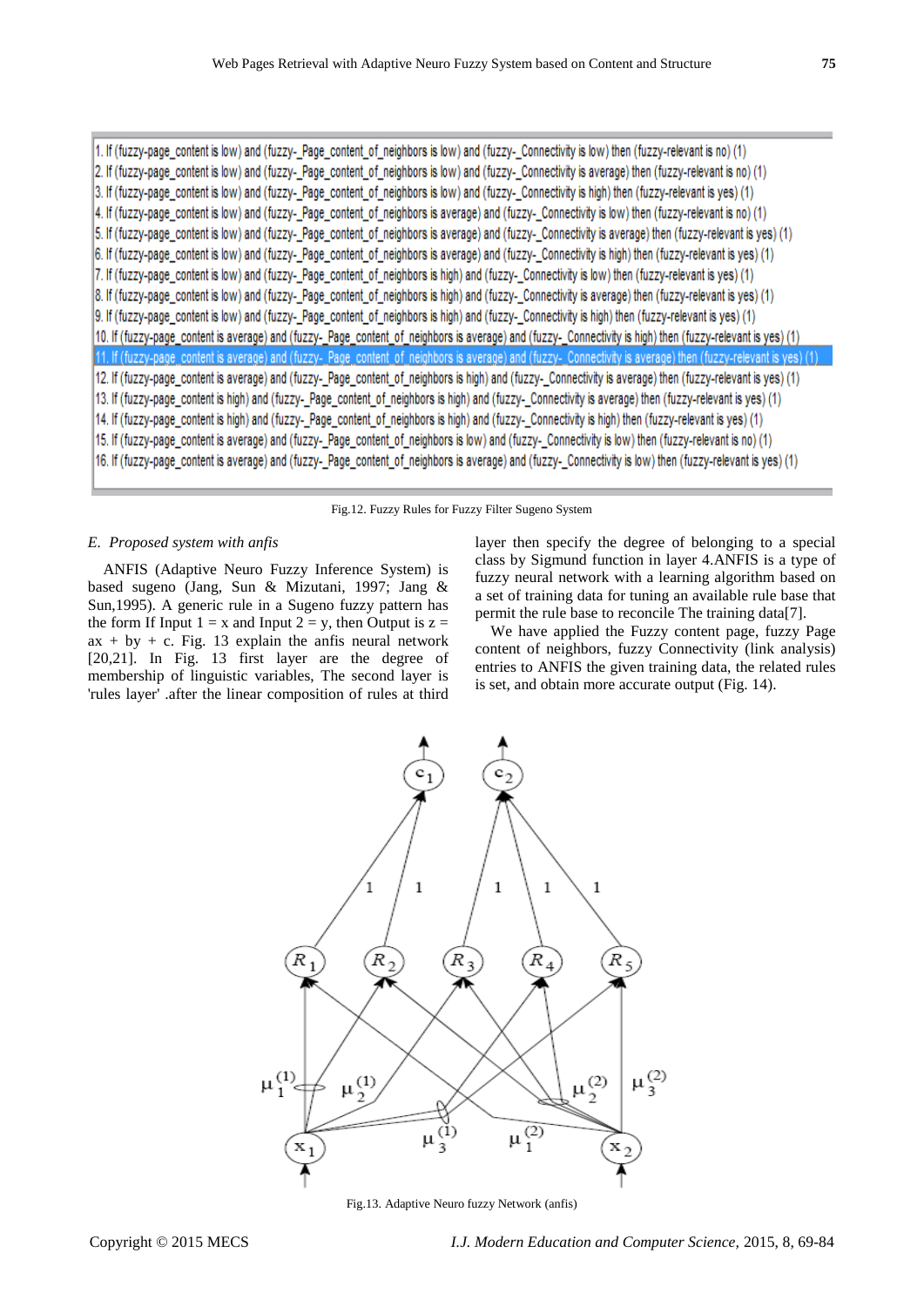![](_page_7_Figure_1.jpeg)

Fig.14. Adaptive Neuro fuzzy Network (anfis) for Web Page Relevant

# IV. EXPERIMENTAL RESULTS

We implement and test our proposed system in MATLAB version 7.12 on 1320 web page documents. As shown in Fig. 15 when the title (p)  $=0.323$ , TFIDF (p)  $=0.283$ , the Fuzzy page content, 0.439 respectively (Fig. 15). Surface View plot for fuzzy page content, title (p), TFIDF (p) is shown in Fig. 16.

![](_page_7_Figure_6.jpeg)

Fig.15. The Exact Amount of Proposed System For Fuzzy Page Content

![](_page_7_Figure_8.jpeg)

Fig.16. Surface View Plot for Fuzzy Page Content

In proposed system for Fuzzy Page content of neighbours when the InTitle(p)  $=0.506$ , InTFIDF(p)  $=0.529$ , OutTitle(p) $=0.238$ , OutTFIDF(p)  $=0.378$ , SiblingTitle(p)= $0.343$ , SiblingTFIDF(p) = $0.335$  then Fuzzy Page content of neighbours =0.488(Fig. 17). Surface View plot Is shown in Fig. 18 for fuzzy page content of neighbours, InTitle(p), OutTitle(p).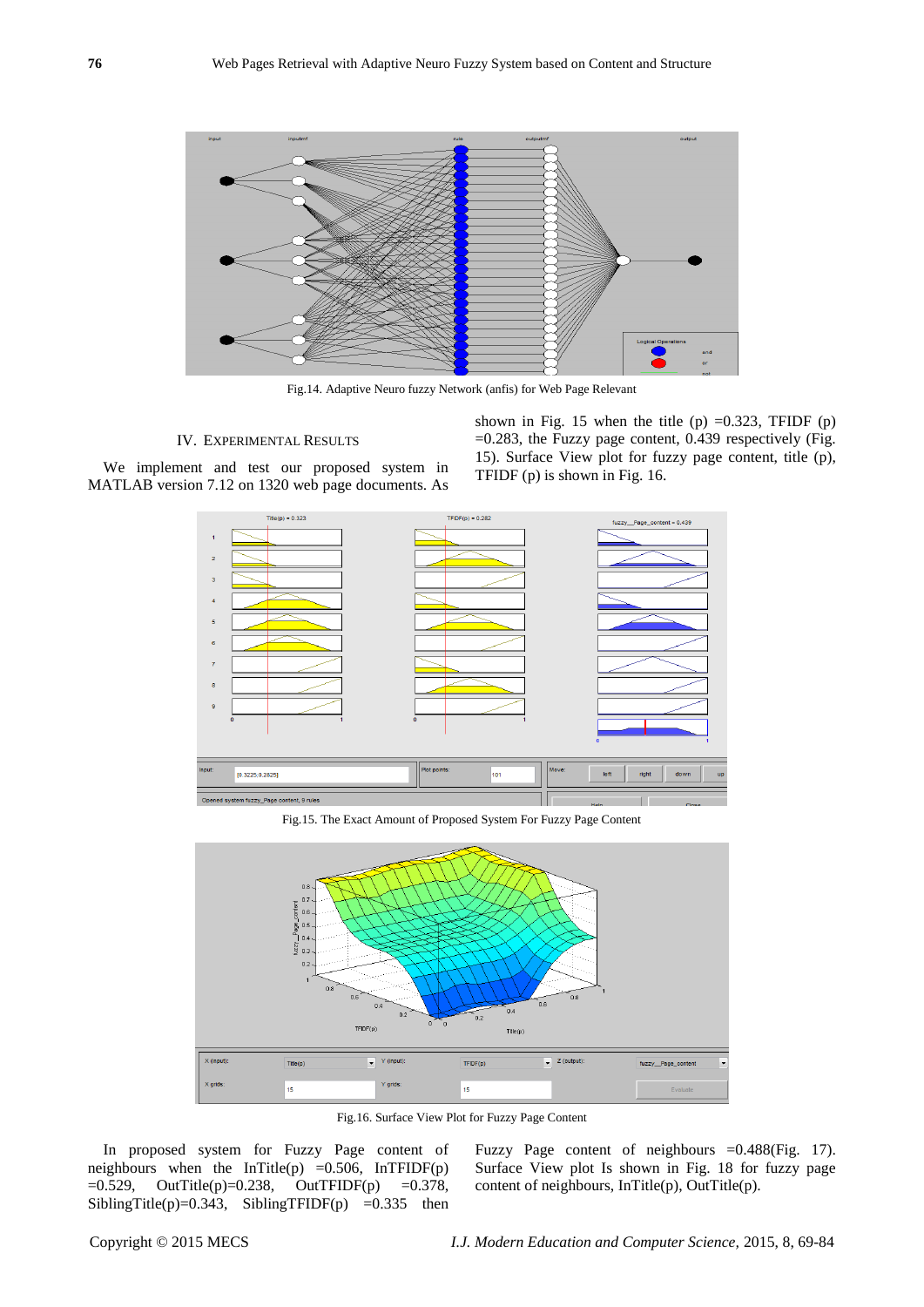![](_page_8_Figure_1.jpeg)

Fig.17. The Exact Amount of Proposed System for Fuzzy Page Content of Neighbors

![](_page_8_Figure_3.jpeg)

Fig.18. Surface View Plot for Fuzzy Page Content of Neighbors

![](_page_8_Figure_5.jpeg)

Fig.19. The Exact Amount Of Proposed System For Fuzzy Page Connectivity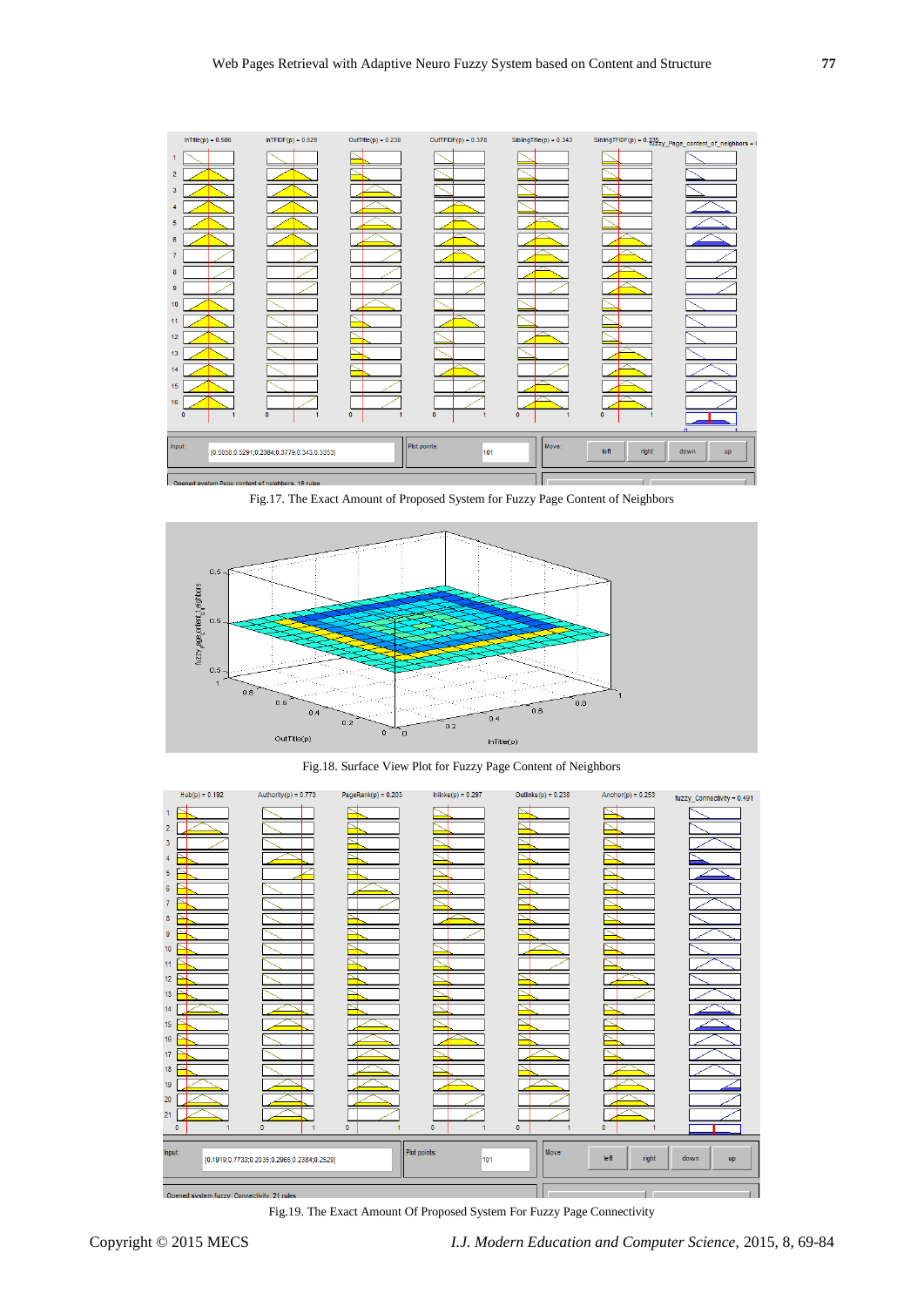In proposed system for Fuzzy connectivity the  $H_{\text{ub}}(p)$  $=0.192$ , Authority(p) 0.773, PageRank(p)=0.203, Inlinks(p)=0.297, Outlinks(p) =0.238, Anchor(p)=0.253 then Fuzzy connectivity is 0.491(Fig. 19). Surface View plot Is shown in Fig. 20 for fuzzy connectivity, Hub(p),  $Inlinks(p)$ .

![](_page_9_Figure_3.jpeg)

Fig.20. Surface View Plot for Fuzzy Connectivity

In Anfis proposed system was considered a database of 1320 web page documents, In order to train and test the fuzzy neural network. After calculate 3 Features described above for 1320 web page documents, 1100 web page Was considered for train Anfis(Fig.21) and 220 web page Was Allocated to Test system. After setting network parameters to generate fis =grid partition, train fis epochs=30 Rmse(Root mean squared errors ) for training

data Obtained 0.088(Fig. 22).

After completing the process the training adaptive fuzzy neural network, fuzzy input variables were calibrated (Fig.s 23,24,25), and the number 220 web page was to test the system Rmse error value of 0.079 was obtained for test data (Fig.26).In the Fig.s 27,28 As shown Predicted, actual outputs and errors for test data with propose anfis system.

![](_page_9_Figure_8.jpeg)

Fig.21. Train Data for Proposed Anfis System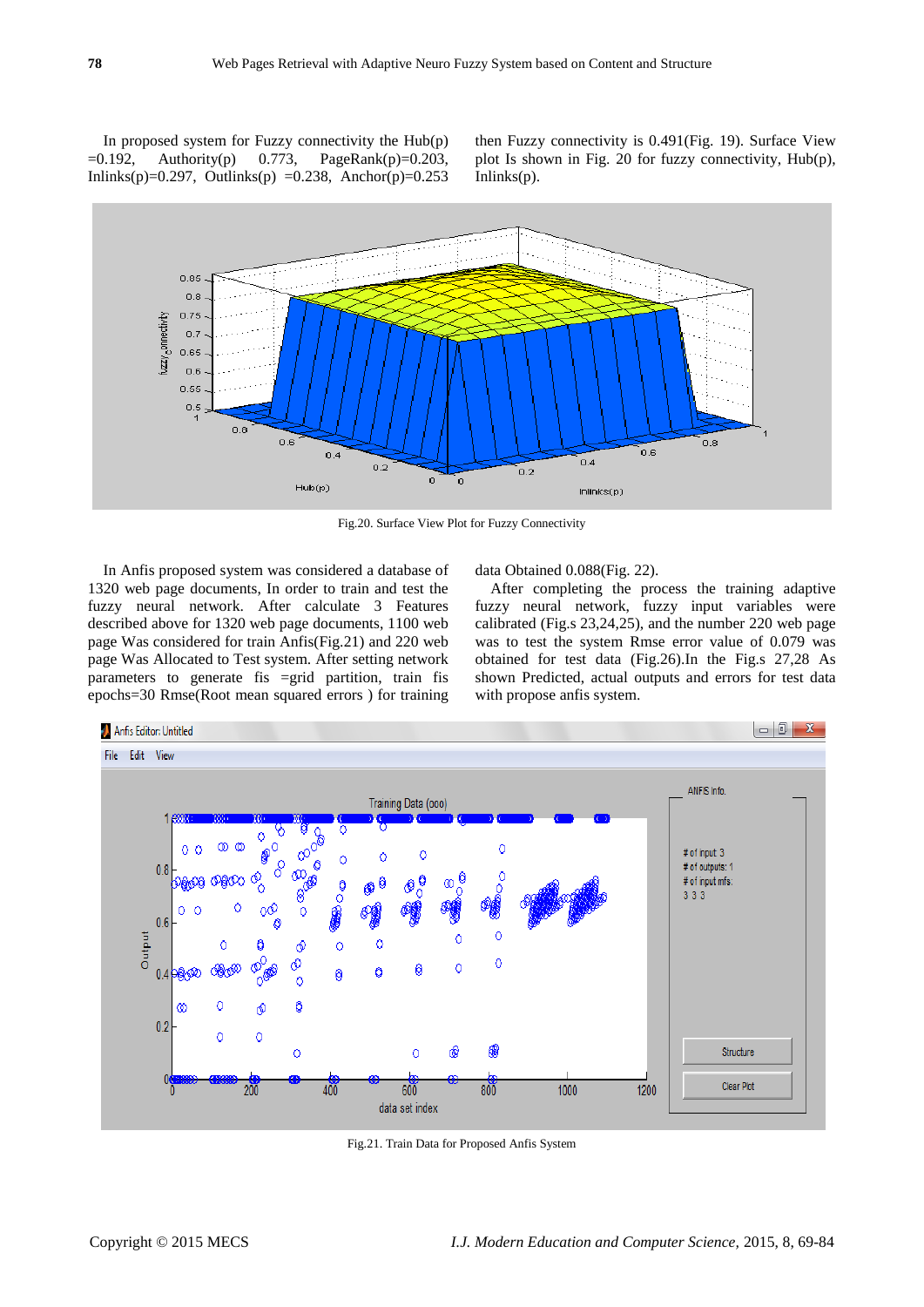![](_page_10_Figure_1.jpeg)

Fig.22. Calculate RMSE for Train Data with Proposed Anfis System

![](_page_10_Figure_3.jpeg)

Fig.23. Input Variable Fuzzy Membership for Proposed Anfis Filter System before Calibrate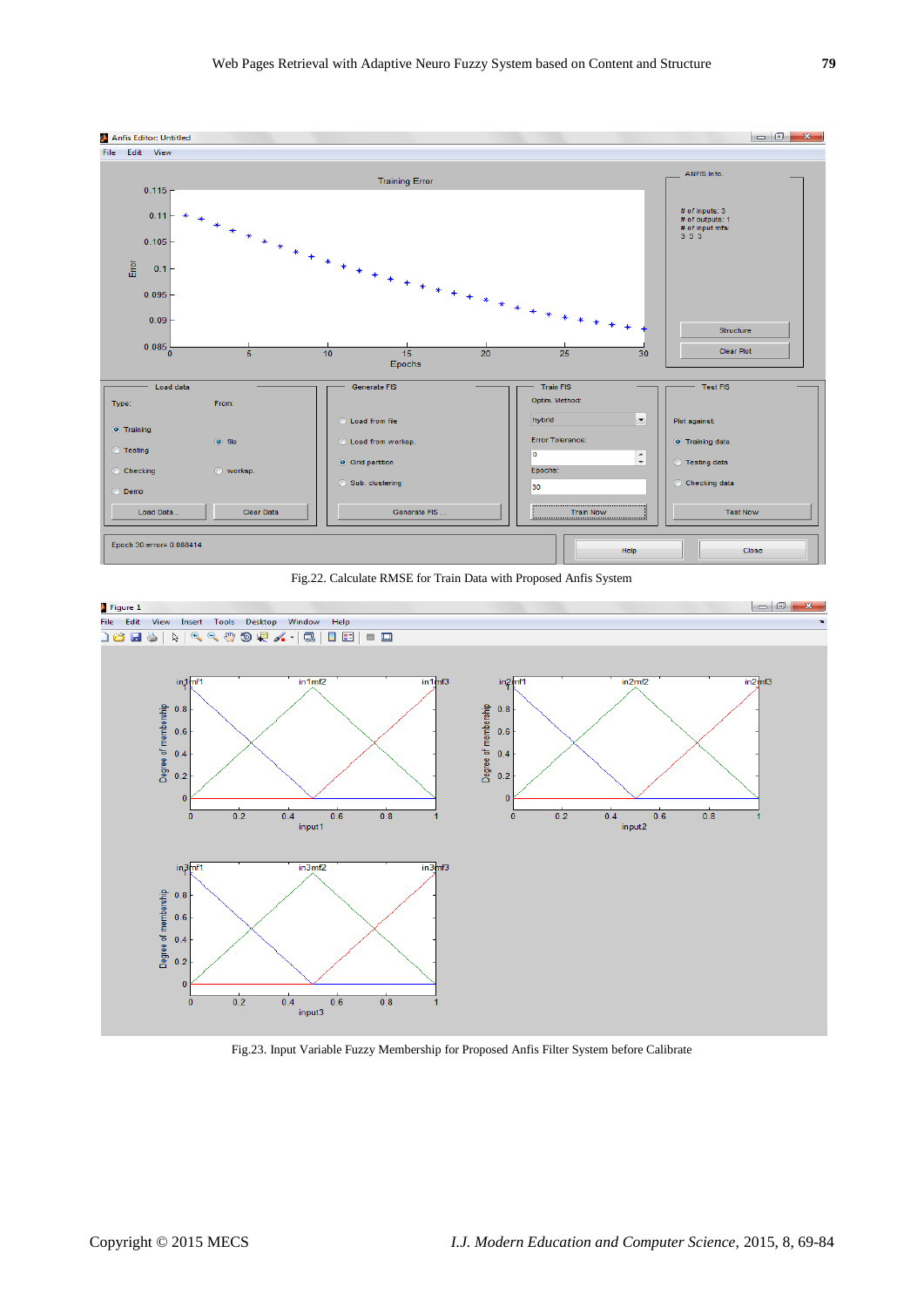![](_page_11_Figure_1.jpeg)

Fig.24. Input Variable Fuzzy Membership for Proposed Anfis Filter System after Calibrate

![](_page_11_Figure_3.jpeg)

Fig.25. Input Variable Fuzzy Membership for Proposed Anfis System Before, After Calibrate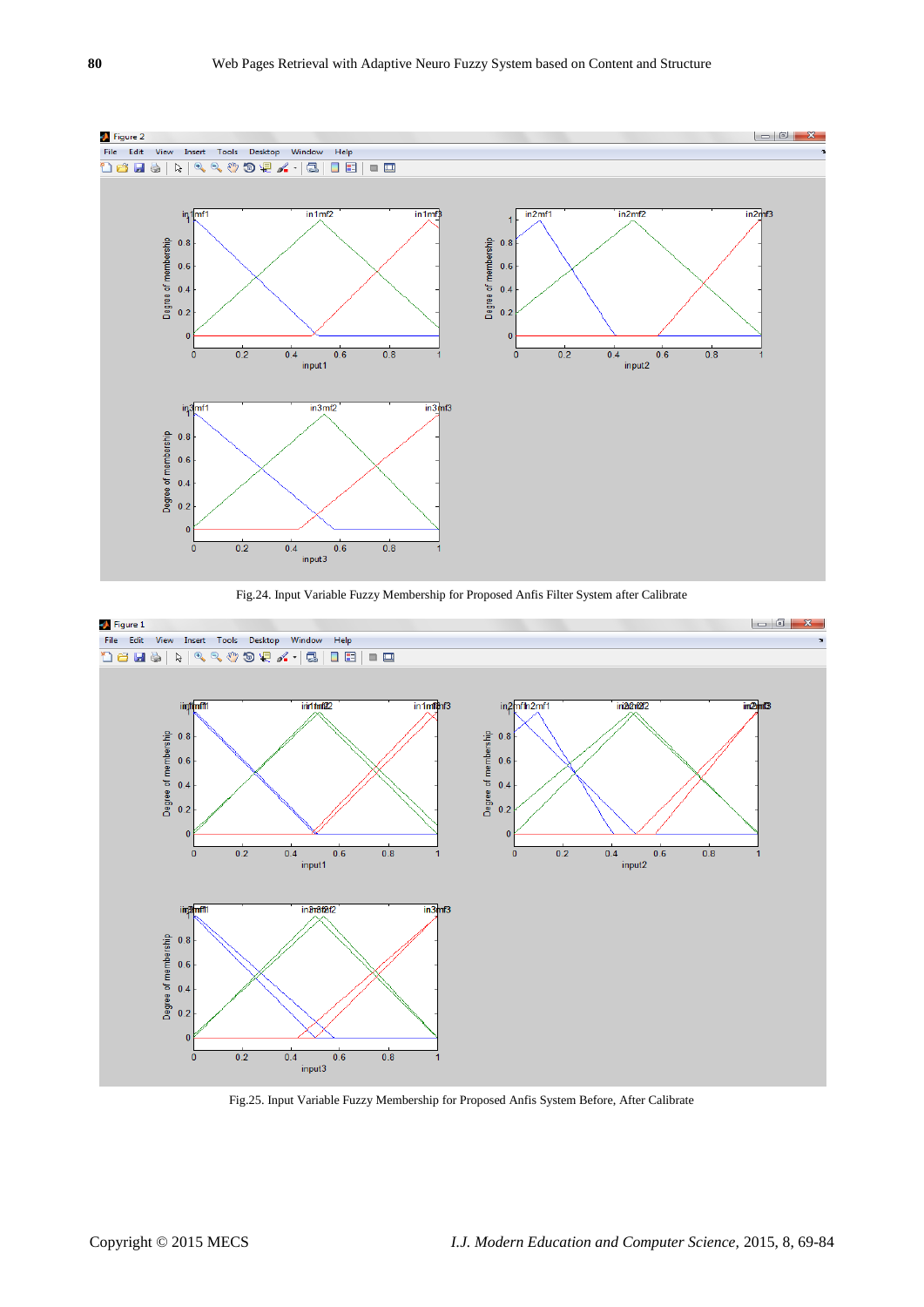![](_page_12_Figure_1.jpeg)

Fig.26. Calculate RMSE for test data with proposed Anfis system

![](_page_12_Figure_3.jpeg)

Fig.27. Predicted and Actual Outputs for Anfis System

![](_page_12_Figure_5.jpeg)

Fig.28. Errors for Outputs with Anfis System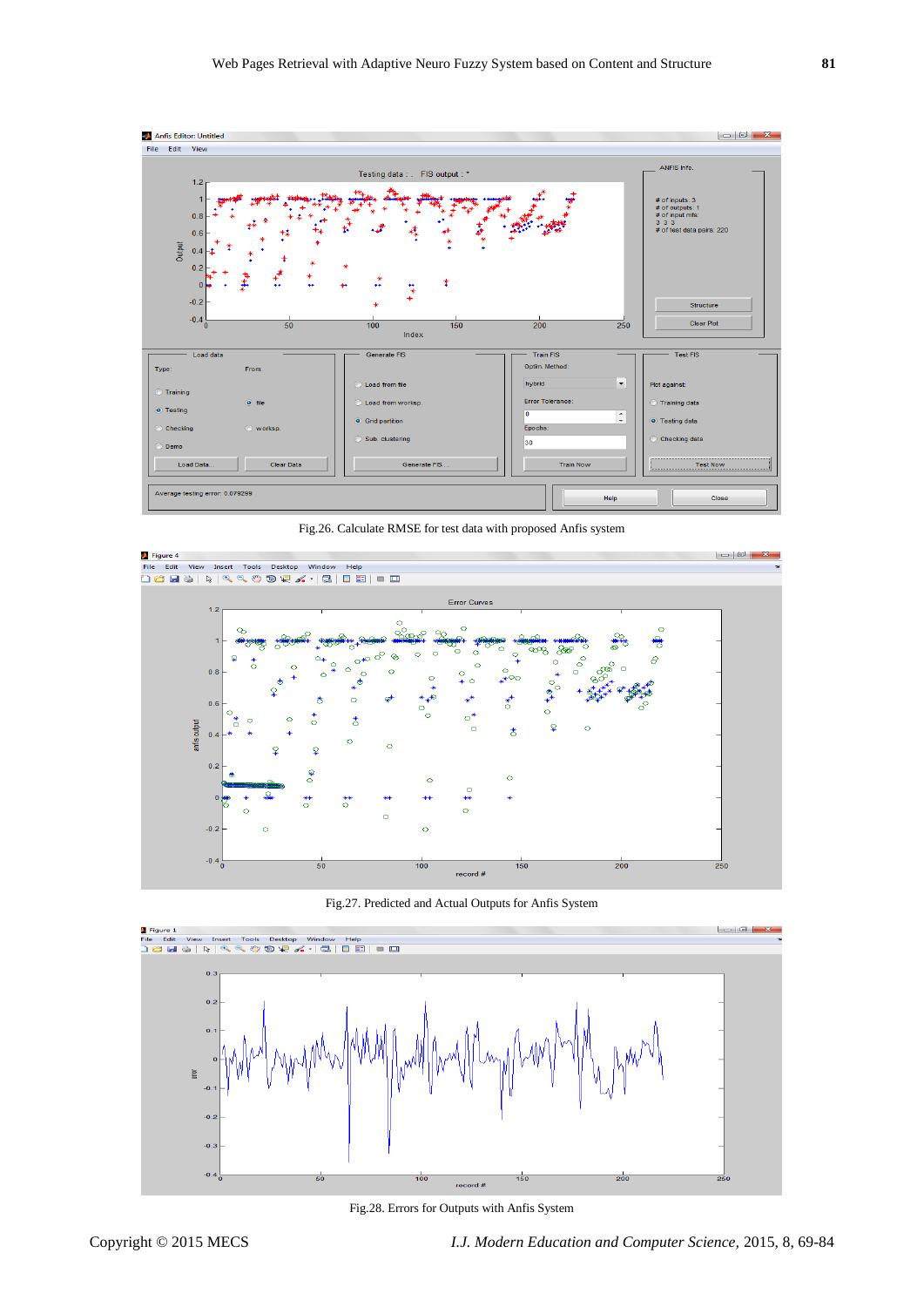![](_page_13_Figure_1.jpeg)

Fig.29. The exact amount of proposed system for fuzzy page relevant

In the fuzzy proposed system using Sugeno per fuzzy page content=0.439, fuzzy page of neighbours=0.488, fuzzy connectivity=0.491 value of fuzzy relevant 1 respectively (Fig. 29). Surface View plot for fuzzy relevant, fuzzy page connectivity, fuzzy page content in Fig. 30. After applying 220 data pages corresponding test data error value of 0.861 was calculated (Fig.31) but anfis 0.079

![](_page_13_Figure_5.jpeg)

Fig.30. Surface View Plot for Fuzzy Relevant, Fuzzy Page Connectivity, Fuzzy Page Content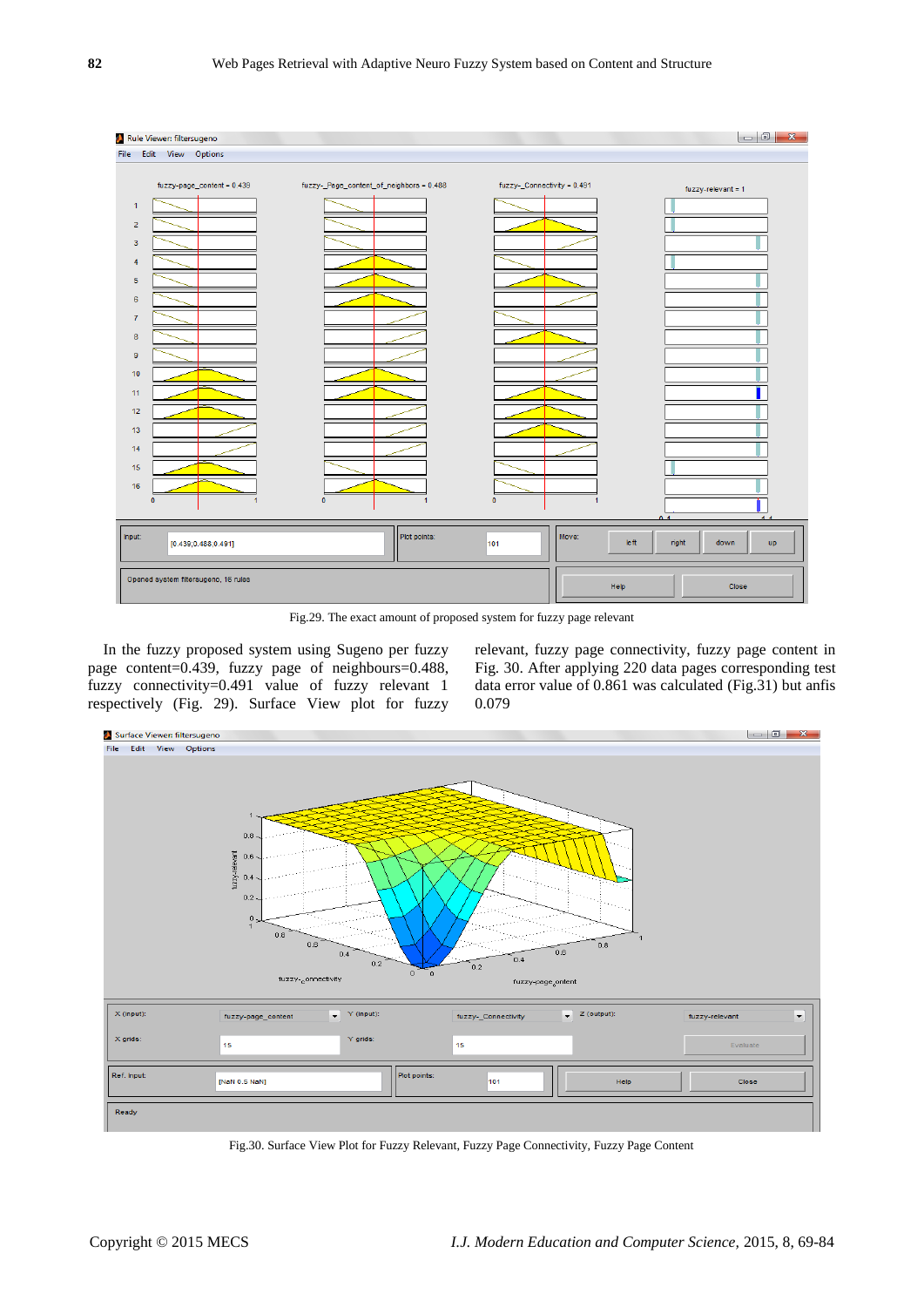![](_page_14_Figure_1.jpeg)

Fig.31. Predicted and Actual Outputs for Fuzzy Sugeno Relevant System

#### V. CONCLUSION AND FUTURE DIRECTIONS

In this paper we show a method to retrieve Web pages, according to a query search engine. We have considered content, pages neighbours and links features. After the phase fuzzifying, we present, two Sugeno fuzzy systems and neural fuzzy systems Anfis for web page retrieval. the accuracy of the proposed system can be enhanced by Increasing the number of training data. Given that Anfis system error was less (Rmse=0.079), We believe that our proposed system can be used as an expert system to retrieve Web pages relevant to the query used by the search engines and web content management .

Another method of classification such as svm, other properties related Web pages, variety of inputs and changes in the membership function of the membership functions can be considered as a future research work.

#### **REFERENCES**

- [1] Chaffee, Jason, and Susan Gauch. "Personal ontologies for web navigation." In Proceedings of the ninth international conference on Information and knowledge management, pp. 227-234. ACM, 2000.
- [2] Cho, Junghoo, Hector Garcia-Molina, and Lawrence Page. "Efficient crawling through URL ordering." Computer Networks and ISDN Systems 30, no. 1 (1998): 161-172.
- [3] Baujard, O., V. Baujard, S. Aurel, C. Boyer, and R. D. Appel. "Trends in medical information retrieval on internet." Computers in Biology and Medicine 28, no. 5 (1998): 589-601.
- [4] McCallumzy, Andrew, and Kamal Nigamy. "Text classification by bootstrapping with keywords, EM and shrinkage." (1999).
- [5] Scarselli, Franco, Lucia Di Noi, and Markus Hagenbuchner. "Web Spam Detection by Neural Networks for Structures."
- [6] Beel, Joeran, and Bela Gipp. "Academic search engine spam and Google Scholar's resilience against it." Journal of electronic publishing 13, no. 3 (2010).
- [7] Iraji, Mohammad Saber, and Homayun Motameni. "Object Oriented Software Effort Estimate with Adaptive Neuro Fuzzy use Case Size Point (ANFUSP)." International Journal of Intelligent Systems and Applications (IJISA) 4, no. 6 (2012): 14.
- M. Chau, H. Chen, Comparison of three vertical search spiders,IEEE Computer 36 (5) (2003a) 56–62.
- [9] Li, Rongmei. "Improving Web Page Retrieval using Search Context from Clicked Domain Names." In Database and Expert Systems Application, 2009. DEXA'09. 20th International Workshop on, pp. 393-397. IEEE, 2009.
- [10] Dubey, Hema, and B. N. Roy. "An Improved Page Rank Algorithm based on Optimized Normalization Technique." (2011).
- [11] Bhamidipati, Narayan L., and Sankar K. Pal. "Comparing scores intended for ranking." Knowledge and Data Engineering, IEEE Transactions on 21, no. 1 (2009): 21- 34.
- [12] Sharma, Dilip Kumar, and A. K. Sharma. "A Comparative Analysis of Web Page Ranking Algorithms." International Journal on Computer Science & Engineering (2010).
- [13] Minnie, D., and S. Srinivasan. "Intelligent Search Engine algorithms on indexing and searching of text documents using text representation." In Recent Trends in Information Systems (ReTIS), 2011 International Conference on, pp. 121-125. IEEE, 2011.
- [14] Qiu, Zhanzi, Matthias Hemmje, and Erich J. Neuhold. "Using link types in Web page ranking and filtering." In Web Information Systems Engineering, 2001. Proceedings of the Second International Conference on, vol. 1, pp. 311-320. IEEE, 2001.
- [15] Chau, Michael, and Hsinchun Chen. "A machine learning approach to web page filtering using content and structure analysis." Decision Support Systems 44, no. 2 (2008): 482- 494.